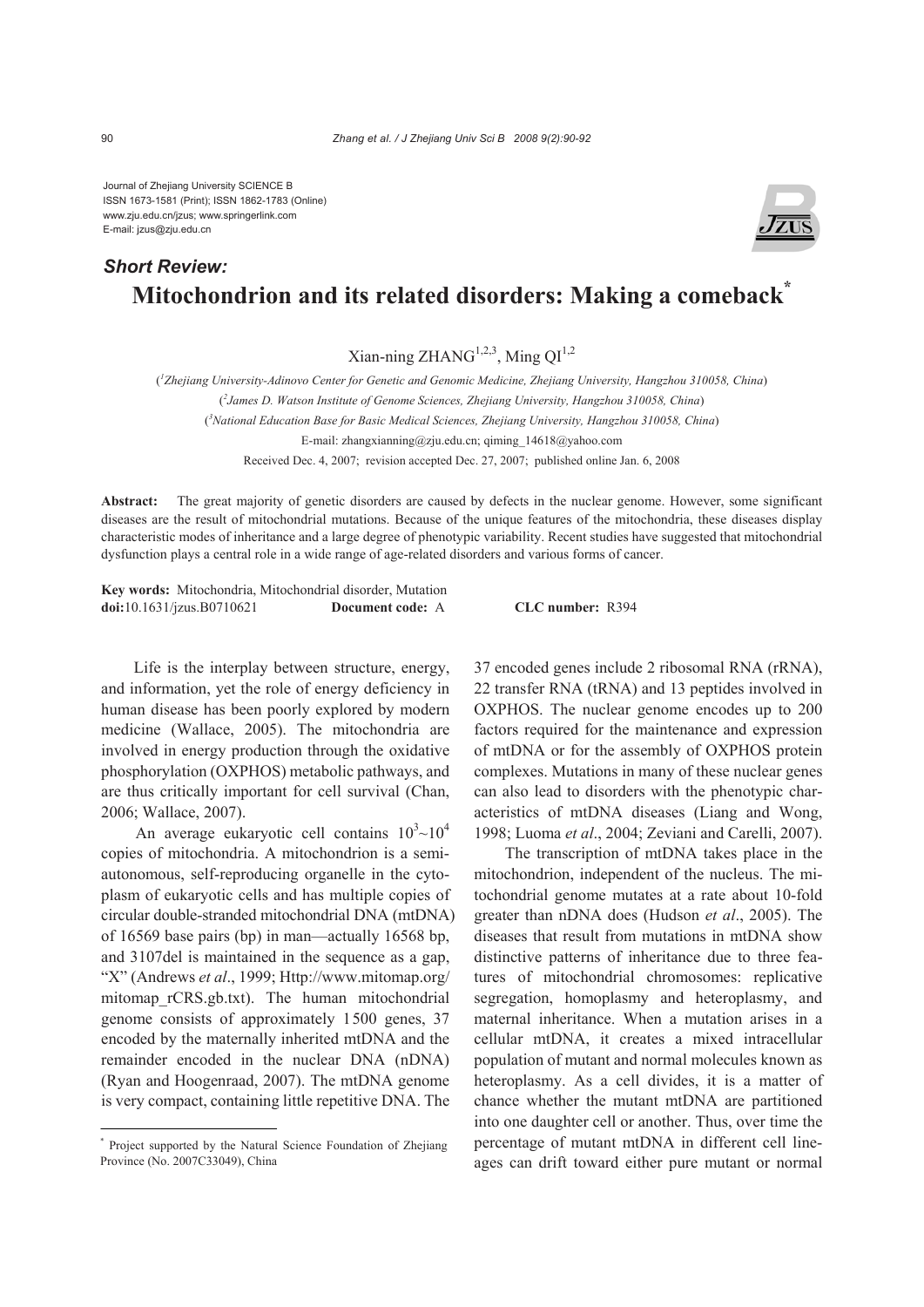(homoplasmy), a process called as replicative segregation. The phenotype associated with an mtDNA mutation will depend on the relative proportion of normal and mutant mtDNA in the cells of a particular tissue. As a result, mitochondrial disorders are generally characterized by reduced penetrance, variable expression, and pleiotropy. Hereditary mitochondrial diseases are transmitted only through the maternal line, since spermatozoa contain hardly any mitochondria. Paternal inheritance of mtDNA disorder has been well documented in only one instance (Schwartz and Vissing, 2002).

Each tissue type requires a certain amount of mitochondrially produced ATP for normal function. Organ system with large ATP requirements and high thresholds, for example, the brain, heart, skeletal muscle, eye, ear, liver, pancreas and kidney, tend to be the ones most seriously affected by mitochondrial diseases. The first inherited pathogenic mtDNA mutations were discovered in 1988, when Wallace *et al*. (1988) reported the mtDNA mutation that causes Leber hereditary optic neuropathy (LHON, OMIM 535000), a form of middle life blindness, and subsequently the mutation that causes myoclonic epilepsy and ragged red fiber disease (MERRF, OMIM 545000), a progressive epilepsy with muscle weakness. Since then, a large number of mtDNA mutations have been linked to familial symptoms, including forms of blindness, deafness, dementia, stroke-like episodes, migraines, movement disorders, cardiomyopathy, renal dysfunction, diabetes, various forms of cancer, etc. (Wallace, 2005; Zeviani and Carelli, 2007). Three types of mutations have been identified in mtDNA: (1) Missense mutations in protein-coding mtDNA genes that alter the activity of an OXPHOS protein. mtDNA missense mutations can be associated with two common ophthalmologic manifestations, optic atrophy and retinitis pigmentosa; (2) Single-base mutations in tRNA or rRNA genes that impair mitochondrial protein synthesis. The example diseases are MERRF and MELAS (mitochondrial encephalomyopathy, lactic acidosis and strokelike episodes, OMIM 540000); (3) Rearrangements that consist of duplications and deletions of the mtDNA molecule. These can produce Kearns-Sayre disease (muscle weakness, cerebellar damage, and heart failure, OMIM 530000), Pearson syndrome (infantile pancreatic insufficiency, pancytopenia, and lactic acidosis, OMIM 557000), and chronic progressive external ophthalmoplegia (CPEO). The disease-causing mutations seen in mtDNA include more than 50 point mutations and more than 100 deletions or duplications.

Since the mitochondria use OXPHOS to convert dietary calories into usable energy, generating reactive oxygen species (ROS) as a toxic by-product, mitochondrial dysfunction plays a central role in a wide range of age-related disorders and various forms of cancer (Wallace, 2007; Xia *et al*., 2007; Zeviani and Carelli, 2007). Increased amount of rearrangements (deletions/small duplications) and point mutations of mtDNA have been reported during aging in several mammalian species. Studies of different tissues have shown that the somatic mtDNA mutations are not always evenly distributed but can accumulate clonally in single cells and cause a severe respiratory chain deficiency in these cells. It is probable that clonal expansion of pathogenic mtDNA mutations in individual cells will lead to their loss with age, but it is unclear how this phenomenon will affect organismal survival (Trifunovic *et al*., 2004).

The tissue-specific manifestations of these diseases may result from the varying energetic roles and needs of the different tissues. The variation in the individual and regional predisposition to degenerative diseases and cancer may result from the interaction of modern dietary caloric intake and ancient mitochondrial genetic polymorphisms (Pospisilik *et al*., 2007). Therefore the mitochondria provide a direct link between our environment and our genes, and the mtDNA variants that permit our forbears to energetically adapt to their ancestral homes are influencing our health today (Calvo *et al*., 2006; Wallace, 2007).

## **References**

- Andrews, R.M., Kubacka, I., Chinnery, P.F., Lightowlers, R.N., Turnbull, D.M., Howell, N., 1999. Reanalysis and revision of the Cambridge reference sequence for human mitochondrial DNA. *Nat. Genet.*, **23**(2):147. [doi:10. 1038/13779]
- Calvo, S., Jain, M., Xie, X., Sheth, S.A., Chang, B., Goldberger, O.A., Spinazzola, A., Zeviani, M., Carr, S.A., Mootha, V.K., 2006. Systematic identification of human mitochondrial disease genes through integrative genomics. *Nat. Genet.*, **38**(5):576-582. [doi:10.1038/ng1776]
- Chan, D.C., 2006. Mitochondria: Dynamic organelles in disease, aging, and development. *Cell*, **125**(7):1241-1252.